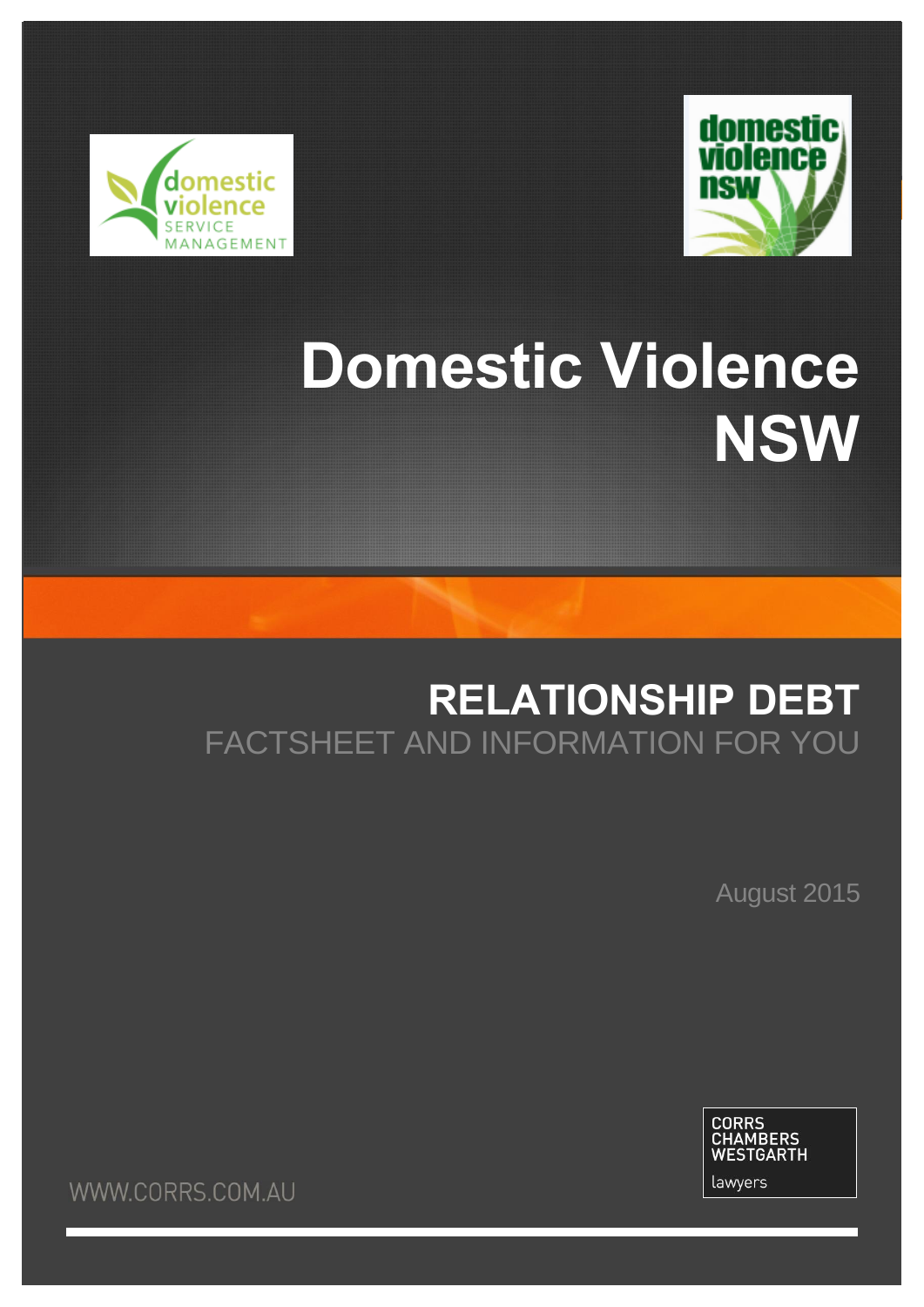**'Sexually transmitted debt', or 'relationship debt', occurs when you become responsible for your partner's debts. It can happen without you understanding the consequences of accepting the debt or the amount owed and, sometimes, without you even being aware of the debt.**

While sexually transmitted debt or relationship debt can take many forms, it is often incurred because of emotional pressure from a partner or spouse, and not because you received a financial or other benefit.

**If you owe money, you are known as a 'debtor' and the person or organisation who you owe money to is known as the 'creditor'**

### **COMMON FORMS OF RELATIONSHIP DEBT**

The most common forms of relationship debt are signing a guarantee or acting as a co-borrower for a loan obtained by your partner or spouse. It is important to understand your rights and obligations in each of these situations. In signing on to another's debts, *you may become responsible for paying* the *entire amount* owed by the borrower.

Before you sign a guarantee or joint loan, make sure you understand your rights and obligations and seek financial or legal advice. This factsheet is designed to help you understand the language and law around relationship debt.

### **I HAVE SIGNED ON AS A GUARANTOR TO MY PARTNER'S DEBTS - WHAT AM I RESPONSIBLE FOR?**

A guarantee is a promise to repay a loan if the borrower does not pay. A creditor is a person or company that has made the loan.

If a creditor doubts a borrower's ability to make repayments, they may not agree to give the loan unless another person becomes a 'guarantor'. A guarantor is someone who promises to pay off the debt if the borrower does not meet the repayments or otherwise defaults on the loan.

In most cases, a guarantor will be liable for the entire amount owing by the borrower, plus interest and fees. A guarantor will have to repay the loan amount even if they never benefited from the loan. Often, the creditor can ask the guarantor to pay without chasing payment from the borrower.

**Before signing a guarantee, it is very important you understand what you are signing. Read everything carefully yourself and seek independent financial or legal advice.**

### **What's in it for you?**

### **You do not get anything out of a guarantee.**

### **You do NOT get:**

- Rights to any goods or property purchased with the loan.
- A positive credit record if the loan is repaid.

**Page 2** 14012400/1



### **You DO get:**

- Liability for the entire debt if the borrower does not pay.
- Greater difficulty in securing your own loans.



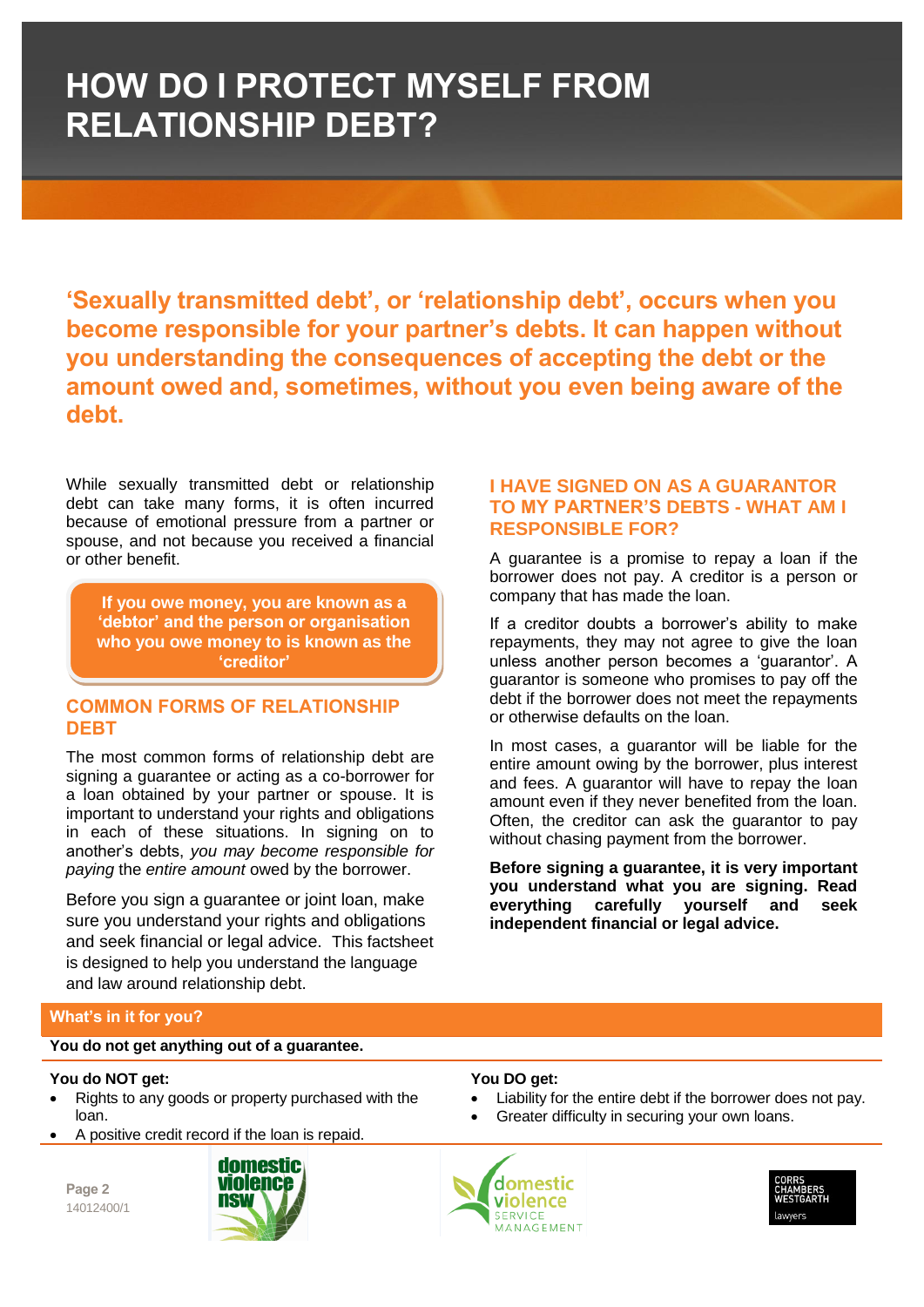### **I HAVE BEEN ASKED TO SIGN ON AS A CO-BORROWER - WHAT WILL I HAVE TO PAY?**

Acting as a co-borrower means taking on a joint loan with someone else where each of you will owe the whole amount of the loan. In signing on as a co-borrower, *you can be made to repay the entire amount owing alone.*

| <b>Myths and facts about co-borrowing</b>                                                                                                                                                                        |                                                                                                                                                                                                                                          |                                                                                                                                                                                                                                                                                                     |  |  |
|------------------------------------------------------------------------------------------------------------------------------------------------------------------------------------------------------------------|------------------------------------------------------------------------------------------------------------------------------------------------------------------------------------------------------------------------------------------|-----------------------------------------------------------------------------------------------------------------------------------------------------------------------------------------------------------------------------------------------------------------------------------------------------|--|--|
| I only owe half of the loan                                                                                                                                                                                      | I don't have the property the<br>loan bought, I can't be made<br>to pay                                                                                                                                                                  | The other borrower will be<br>forced to pay first                                                                                                                                                                                                                                                   |  |  |
| Wrong!<br>In signing on as a co-borrower,<br>you agree to pay back 100% of<br>the loan. The creditor can choose<br>to collect all the money they are<br>owed from you.                                           | Wrong!<br>It does not matter if you do not<br>have the goods or property<br>purchased with the money from<br>the loan. If you are a co-borrower<br>then the creditor can make you<br>pay.                                                | <b>Wrong!</b><br>The creditor can choose who to<br>recover the debt from. If the other<br>borrower is unable to pay or<br>cannot be found, the creditor will<br>choose you.                                                                                                                         |  |  |
| If my name is on the loan, I<br>must get something out of it                                                                                                                                                     | I have split from my partner<br>so they will have to pay<br>themselves                                                                                                                                                                   | My co-borrower and I agreed<br>that they will repay the loan.<br>So I can't be made to.                                                                                                                                                                                                             |  |  |
| Wrong!<br>A co-borrower does not receive<br>any rights to own the property<br>bought with the loan. As a co-<br>borrower, you will not necessarily<br>receive a better credit record if<br>the loan is paid off. | Wrong!<br>Even if you are no longer<br>together, you continue to be liable<br>for your ex-partner's debts. If your<br>relationship breaks down you<br>should seek legal and financial<br>advice on how best to deal with<br>joint debts. | Wrong!<br>Personal agreements<br>between<br>co-borrowers will not prevent the<br>creditor from recovering the debt<br>from<br>personally.<br>An<br><b>VOU</b><br>agreement will only allow you to<br>recover from<br>the other co-<br>borrower if you can find them and<br>if they are able to pay. |  |  |







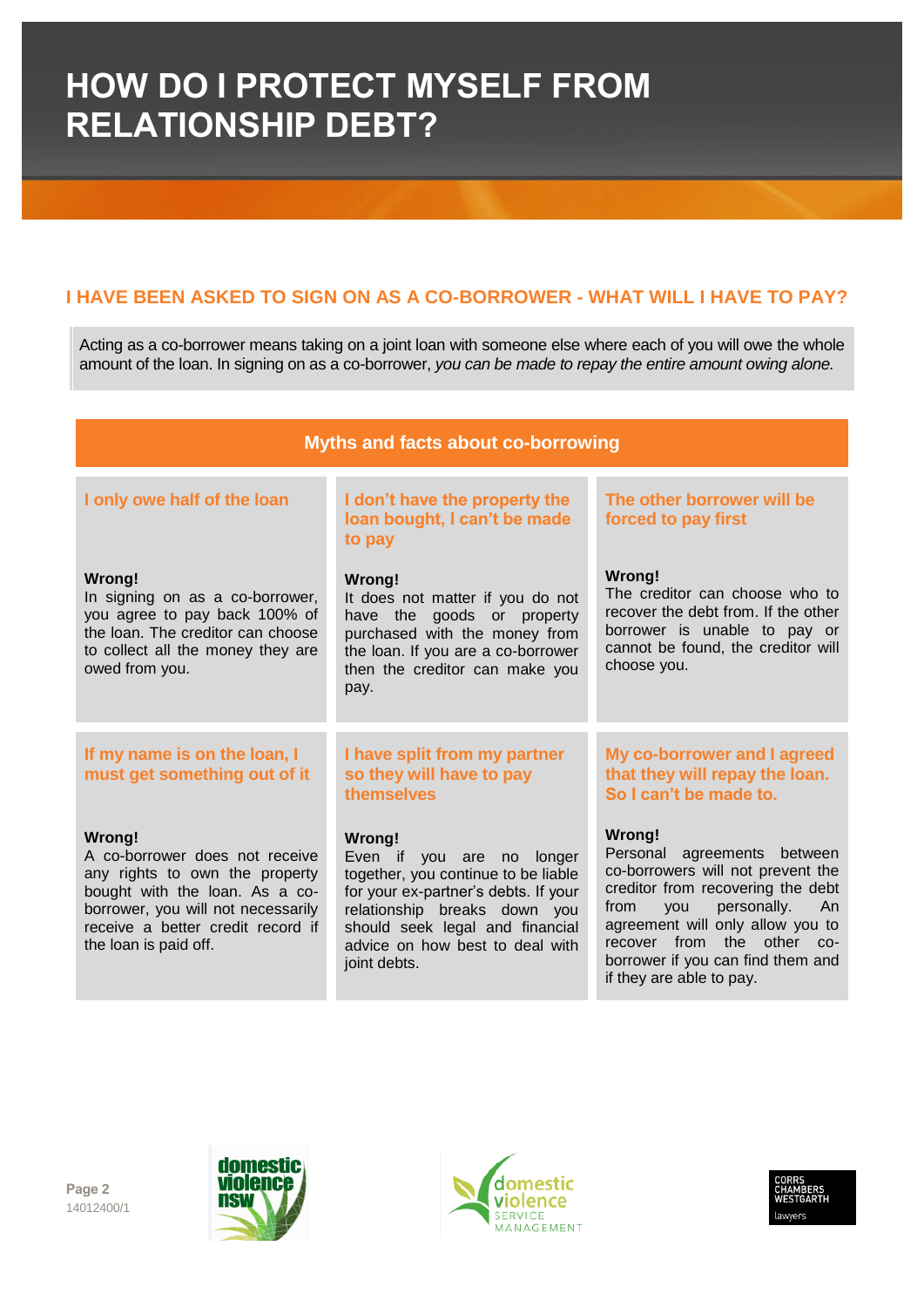### **OTHER COMMON FORMS OF RELATIONSHIP DEBT**

### **Utility bills**

If you live with your partner, these are a joint expense. But if these services are in your name only, then you could be left to repay the debt on your own. *If you are unable to pay your utility bills it is important you speak to the utility company as soon as possible as they may be able to arrange a more affordable repayment plan.*

#### **Phone and internet bills**

When you enter into a joint phone or internet contract or have your partner's contract put under your name, you will be liable to repay any amounts owing. *If you are concerned about phone or internet bills, consider using pre-paid services or have separate phones and plans.*

**Joint bank accounts with redraw or overdraft facilities** 

In most loans with redraw facilities, a co-borrower can withdraw available funds without the consent of the other borrower. Some bank accounts, particularly those linked to debit cards, have overdraft facilities that allow you to withdraw more money than you have in your account. *If you are opening a joint bank account, ask the bank to require both signatures to access the redraw or overdraft funds.*

**Having an additional card holder on your credit card account** 

An additional card holder is someone authorised to use your credit account and who has a separate card linked to your account. *As the primary or first card holder you will be responsible for all charges to the account, even if they are made by the other person*.

### **Hire-purchase and lease agreements**

Hire-purchase or lease agreements are often used to purchase expensive goods such as TVs and other household appliances or cars. Under these agreements, you take the goods home but the creditor remains the legal owner of the goods until

you have repaid the amount owing under the agreement. *If the agreement is in your name, you will be liable for paying off any amounts owing even if you don't have the goods in your possession. Interest charges for these types of agreements can be very expensive.*

### **HOW WILL IT AFFECT ME?**

Being forced to repay debt may seriously affect your financial position. If you do not pay, the creditor may commence legal proceedings against you to recover any money that is owed. *You could also lose assets such as your home or car if you have offered those assets as security for the loan.*

Becoming a guarantor or entering into a joint debt can also give you a lower credit rating if the loan is not repaid. This can make it much harder for you to take out your own loans in the future.

#### **CAN I GET OUT OF BEING A GUARANTOR OR A CO-BORROWER OR DEBTOR IF MY RELATIONSHIP HAS ENDED?**

It is very difficult to get out of being a guarantor or a co-borrower or debtor. Seek legal advice if:

- you did not sign the relevant documents;
- you did not understand the documents you were signing;
- you think the contract contains unfair terms;
- you suffer from a disability or mental illness;
- you only agreed to sign because you were pressured or afraid;
- you think the creditor or your partner intentionally tried to mislead or trick you;
- you feel that you are disadvantaged because of your age, disability, illness, poverty, inexperience or lack of education and the creditor or your partner took advantage of that; or
- it is more than six years since a payment was due, since you or your partner made a payment, or since you or your partner acknowledged the debt in writing.





**Page 3** 14012400/1

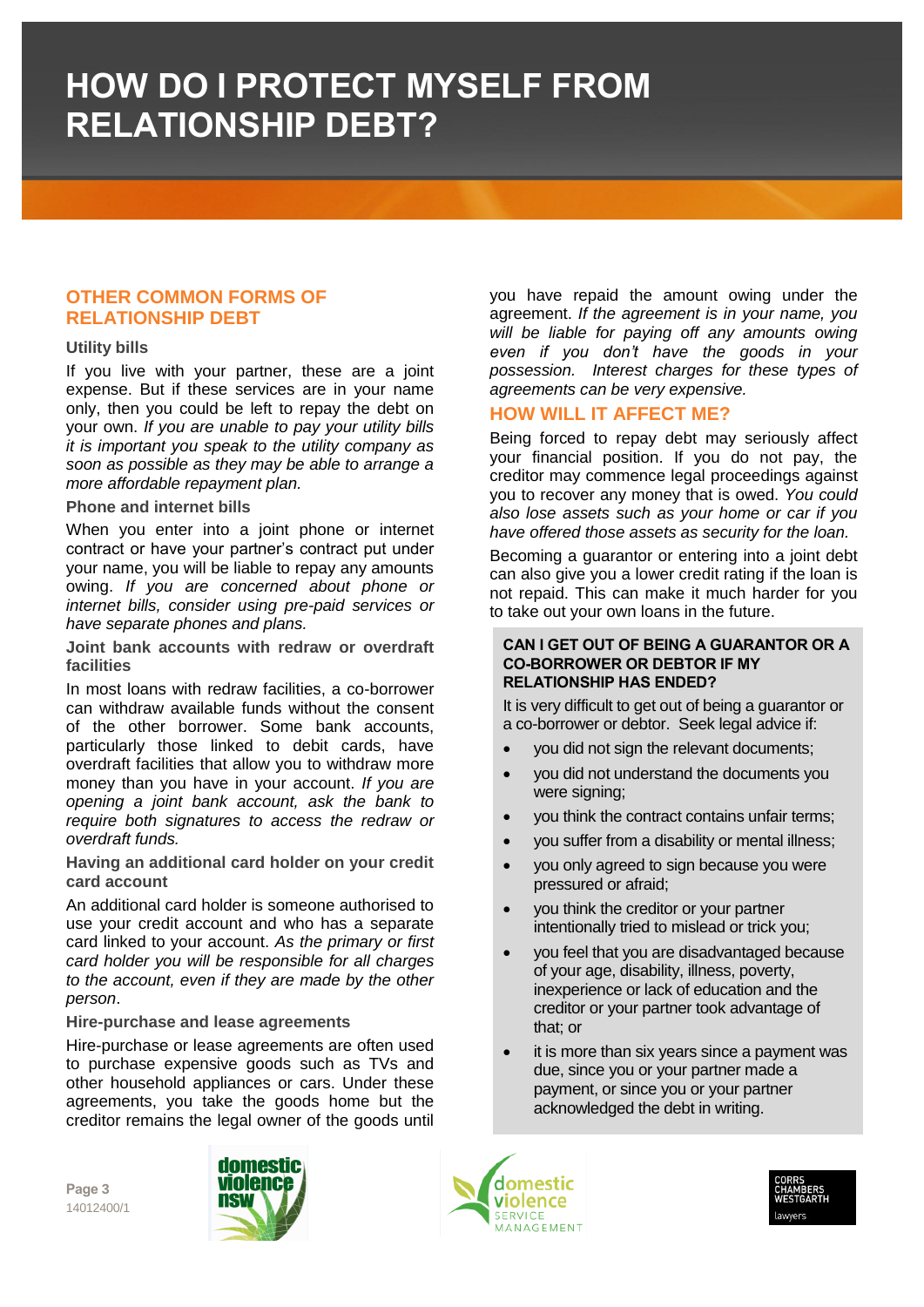### **TO AVOID RELATIONSHIP DEBT:**

- make sure joint assets, such as a house or car, are in both your name and your partner's name;
- maintain your own bank accounts and credit cards rather than having joint accounts;
- don't agree to have bills (such as utilities and phones) in your name alone if your partner or spouse also uses those services; and
- avoid becoming a guarantor or co-borrower.

**Steps to take before becoming a guarantor or co-borrower**

**You should check that the person or company lending you money is authorised to do so. If you are worried about where the money is coming from, you can call ASIC's Infoline on 1300 300 630.**

If you decide to become a guarantor or co-borrower for your partner, there are steps you should take to keep you and your assets safe.

|                                                                                                   | If you are guaranteeing a personal or home loan or other type of financial agreement, ask the<br>creditor for:                                                                                                                                                                                                                                                                                                                                                                                                                                                                  |  |  |  |
|---------------------------------------------------------------------------------------------------|---------------------------------------------------------------------------------------------------------------------------------------------------------------------------------------------------------------------------------------------------------------------------------------------------------------------------------------------------------------------------------------------------------------------------------------------------------------------------------------------------------------------------------------------------------------------------------|--|--|--|
| Always ask to see<br>the loan contract                                                            | an information statement on guarantees;                                                                                                                                                                                                                                                                                                                                                                                                                                                                                                                                         |  |  |  |
|                                                                                                   | a copy of the loan contract;                                                                                                                                                                                                                                                                                                                                                                                                                                                                                                                                                    |  |  |  |
|                                                                                                   | a copy of the guarantee; and                                                                                                                                                                                                                                                                                                                                                                                                                                                                                                                                                    |  |  |  |
|                                                                                                   | time to read over all the documents before you sign.                                                                                                                                                                                                                                                                                                                                                                                                                                                                                                                            |  |  |  |
|                                                                                                   | If you are becoming a co-borrower, ask the creditor for:                                                                                                                                                                                                                                                                                                                                                                                                                                                                                                                        |  |  |  |
|                                                                                                   | a copy of the loan contract; and                                                                                                                                                                                                                                                                                                                                                                                                                                                                                                                                                |  |  |  |
|                                                                                                   | time to read over it before you sign.                                                                                                                                                                                                                                                                                                                                                                                                                                                                                                                                           |  |  |  |
| Find out what type<br>of loan you are<br>obtaining or what<br>type of guarantee<br>you are giving | Look out for the words all monies, overdraft and line of credit in a loan contract, or the<br>words all monies or indemnity in a guarantee contract. This could mean you are liable for<br>an unlimited amount of money. If possible, only agree to a loan or guarantee a fixed amount.                                                                                                                                                                                                                                                                                         |  |  |  |
| Find out if your<br>assets are at risk                                                            | For large loans, the creditor may ask you to put your property or other assets up as security<br>(eg, your home or your car). This means that you will lose those assets if you or your partner<br>cannot keep up with repayments. Avoid signing loan contracts or guarantees if they put your<br>assets at risk.                                                                                                                                                                                                                                                               |  |  |  |
| Find out about the<br>repayments                                                                  | The repayment amounts should be stated in the loan contract. Where the loan has a 'floating'<br>interest rate, the repayment amount may change at any time. Make sure both you and your<br>partner can afford the repayments. You should not agree to the loan if you and your partner<br>cannot afford the repayments, or if making the repayments will put you or your partner under<br>financial stress. Be careful about agreeing to decrease the repayment amounts as it could<br>increase the total amount of interest you pay and the time it takes to pay off the debt. |  |  |  |
| <b>Get advice</b>                                                                                 | You should seek independent financial or legal advice before signing any guarantee or<br>contract to become a co-borrower.                                                                                                                                                                                                                                                                                                                                                                                                                                                      |  |  |  |
| Page 4<br>14012400/1                                                                              | awyers<br><b>AGEMENT</b>                                                                                                                                                                                                                                                                                                                                                                                                                                                                                                                                                        |  |  |  |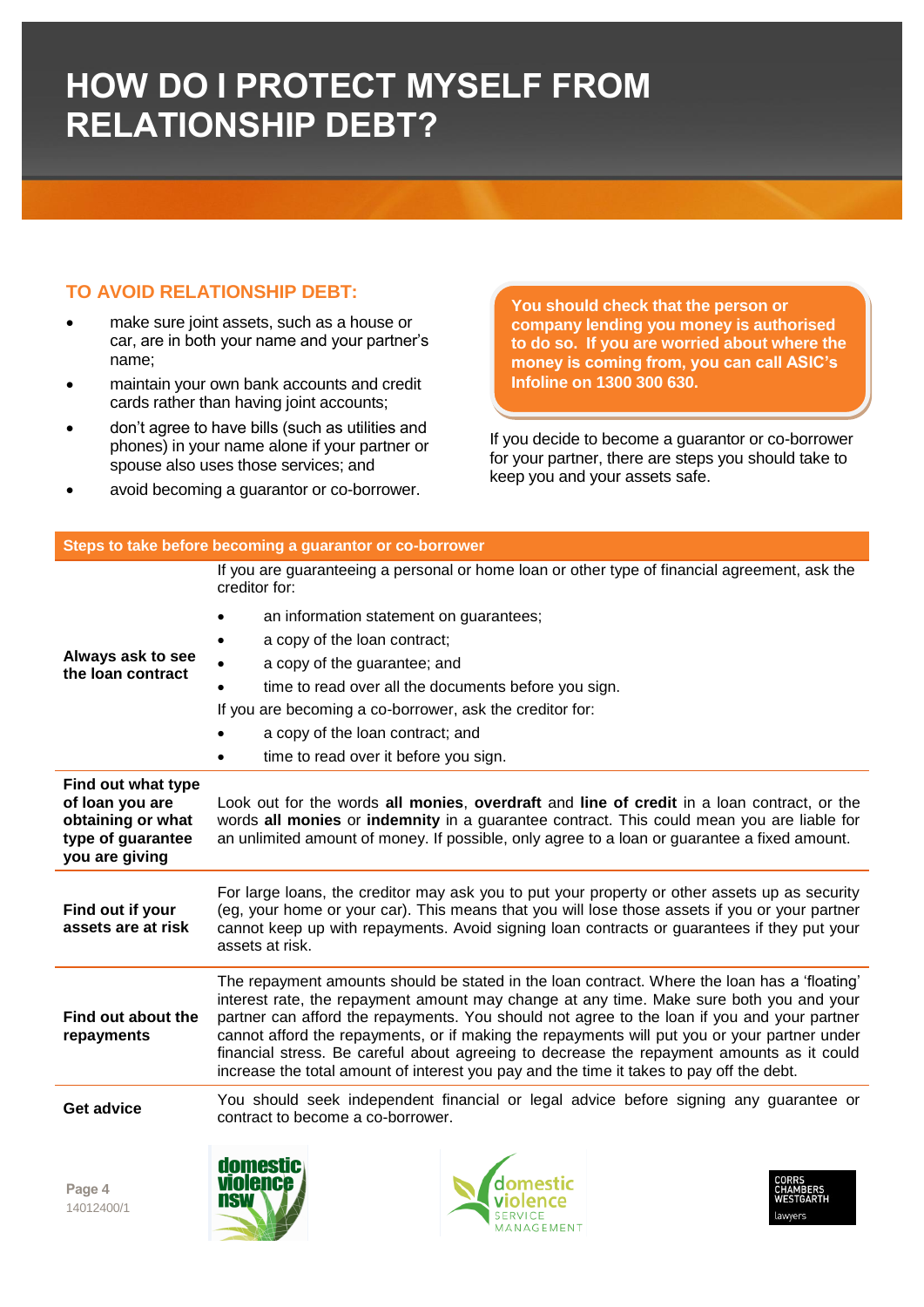### **PROTECT YOUR FINANCIAL POSITION**

If you and your partner separate, there are steps you can take to protect your financial position. These include closing joint bank accounts (especially if they have redraw or overdraft facilities), opening your own separate bank account (if you don't already have one) and cancelling any credit cards your partner has that are linked to you. For further information about these issues, see the DVNSW 'Financial Abuse' Factsheet.

Despite your separation, you will still be responsible for your joint loans and any guarantees you have given. If you are unsure about whether you have a joint loan or are a guarantor, try and gather as much information as possible about your finances. If you know who the creditor is, contact them directly for details. This will help you plan your finances so that, if the creditor seeks payment from you, you can either make the payments or take steps to get out of the loan or guarantee.

#### **How do I find out if I have a joint loan or I am a guarantor?**

Check your records. You will need to find out the name of the bank or other organisation that lent you or your ex-partner money.

### **Check your paperwork**

Go through any paperwork you have and see if it mentions loans, mortgages, redraw facilities, overdraft facilities, lines of credit or guarantees. If it does, it may have the name of the creditor, an account number or reference number and contact details.

Check your bank statements and see if there are any transactions that might be repayments for debts. Contact your usual bank to ask about this. A financial counsellor can assist you with this. If you find the name of the creditor on the statement, look for their contact details online.

### **Get a copy of your credit report**

A credit report usually contains information about current loans and guarantees you have in your name. The creditor's name (but not their contact details) might be in the report. You can get free copies of your credit report from agencies such as:

- Veda 1300 762 207 www.veda.com.au
- Check Your Credit 1300 734 806 checkyourcredit.com.au

### **How do I get copies of my loan documents?**

Contact the creditor and ask for copies of your loan documents. These will help you work out how much is owing, and on what terms.

Creditors are required by law to provide copies of your loan documents for most personal loans, usually within 14-30 days (depending on the type of loan contract and when you signed). Creditors charge a fee for providing these documents.

You don't have to tell them why you want the documents and you should not admit to them that you owe them money.

Speak to a financial counsellor before contacting the creditor.





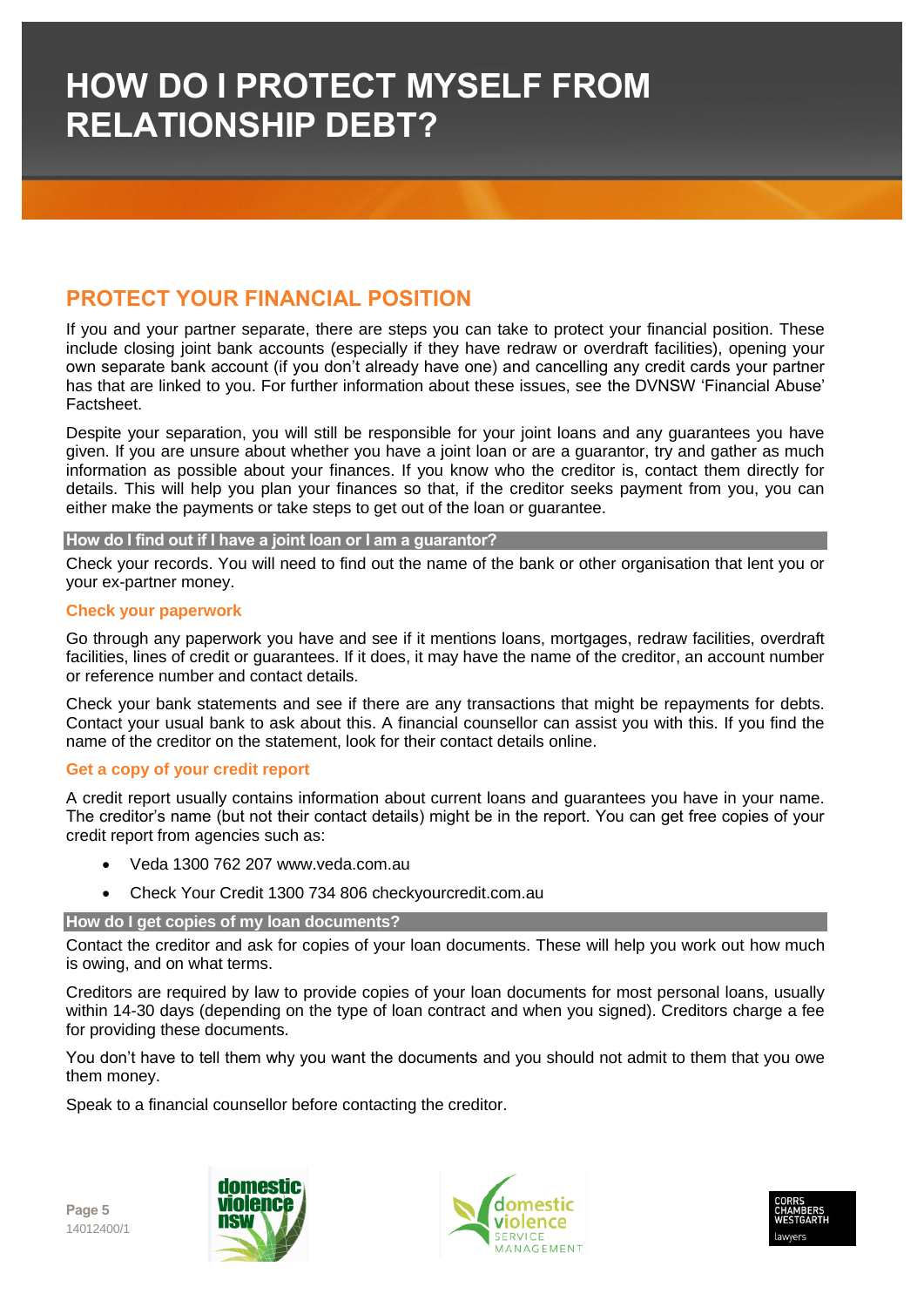### **KNOW YOUR OPTIONS**

If a creditor is seeking payment from you, you should get legal and financial advice to discuss the options available to you. If you do nothing the creditor may take legal action against you.

**Dealing with commonly transmitted forms of debt**

It is a good idea to begin dealing with your debts by trying to negotiate with the creditor. General information about how to negotiate debt repayments can be found by contacting the Credit & Debt Hotline on 1800 007 007. For information on specific types of debt, contact one of the services listed below.

| Dealing with commonly transmitted forms of debt                                                                                                                                                                                                                                                                                                                   |                                                                                          |                                                           |  |
|-------------------------------------------------------------------------------------------------------------------------------------------------------------------------------------------------------------------------------------------------------------------------------------------------------------------------------------------------------------------|------------------------------------------------------------------------------------------|-----------------------------------------------------------|--|
| <b>Type of debt</b>                                                                                                                                                                                                                                                                                                                                               | <b>Help available</b>                                                                    | <b>Contact details</b>                                    |  |
| <b>Utility bills</b>                                                                                                                                                                                                                                                                                                                                              |                                                                                          |                                                           |  |
| If you are unable to meet your utility payments you may be<br>eligible to apply for a government assistance voucher to<br>help repay your bills. For more information about utility<br>vouchers, contact EAPA.                                                                                                                                                    | <b>Energy Accounts</b><br><b>Payment Assistance</b><br>(EAPA)                            | www.ewon.com.au<br>or call 1800 246 545                   |  |
| If you have a dispute about the bill or payment difficulties<br>and cannot resolve the issue directly with the utility provider,<br>you can also apply to EWON for assistance.                                                                                                                                                                                    | The Energy and<br>Water Ombudsman<br>NSW (EWON)                                          | Call 137788                                               |  |
| <b>Phone and internet bills</b>                                                                                                                                                                                                                                                                                                                                   |                                                                                          |                                                           |  |
| Telecommunications companies must consider reasonable<br>repayment arrangements for people in financial hardship. If<br>you believe you are in financial hardship, it is a good idea to<br>inform the company when negotiating your repayments.<br>If you have a dispute with your telecommunications<br>company, you may be able to apply to TIO for assistance. | Telecommunications<br>Industry Ombudsman<br>(TIO)                                        | www.tio.com.au or<br>call 1800 062 058                    |  |
| Debts with credit card providers and financial institutions                                                                                                                                                                                                                                                                                                       |                                                                                          |                                                           |  |
| If you plan on negotiating a repayment plan, consider<br>asking for a small period without interest to get back on top<br>of your payments.<br>If you have a dispute with your credit card provider or<br>financial institution, you may be able to apply to FOS or<br>COSL for assistance.                                                                       | Financial<br><b>Ombudsman Service</b><br>(FOS)<br>Credit Ombudsman<br>Service Ltd (COSL) | www.fos.org.au<br>www.cosl.com.au.or<br>call 1300 780 808 |  |
| Hire-purchase and lease agreements                                                                                                                                                                                                                                                                                                                                |                                                                                          |                                                           |  |
| If you cancel the hire-purchase or lease agreement, the<br>creditor will probably repossess the goods and you may be<br>charged a substantial exit fee for cancelling the agreement<br>early. To discuss the options available to you, contact NSW<br>Fair Trading.                                                                                               | <b>NSW Fair Trading</b>                                                                  | Call 13 32 20                                             |  |

**Page 6** 14012400/1





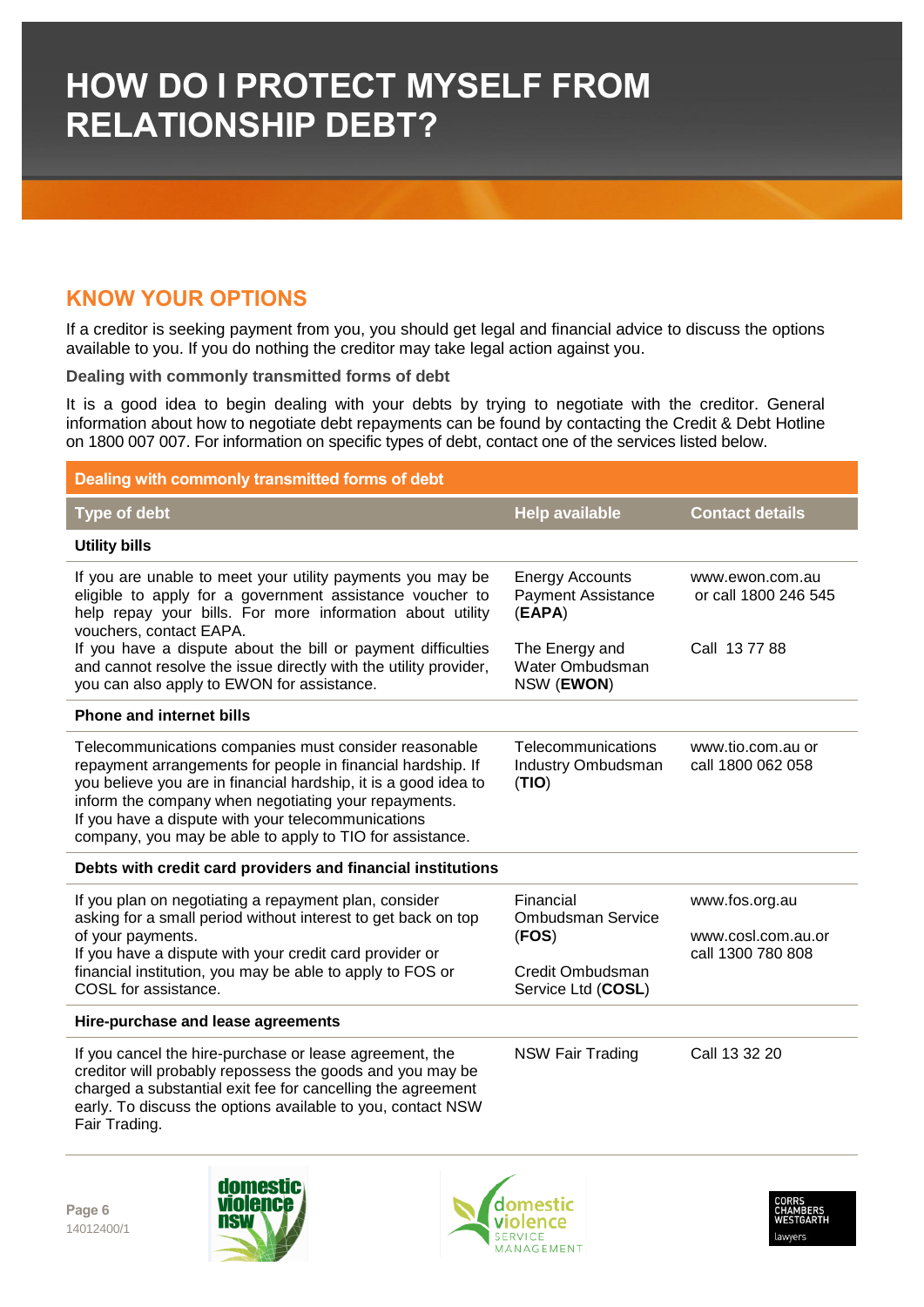### **DEALING WITH CREDITORS – LOANS AND GUARANTEES**

### **Negotiate with the creditor**

Either you or your financial counsellor can speak to the creditor and ask them to:

- reduce your repayments (although this may mean you are making repayments for a longer period of time);
- pause repayments for a short period; or
- give you a discount on the full amount owing if you can make a lump sum payment for part of the debt.

If the creditor agrees to the changes, make sure you get them to put it in writing.

#### **Hardship variation**

If you have already contacted the creditor and they are refusing to negotiate, you can still apply for a hardship variation for most personal loans. You can apply to have your repayments reduced or postponed, but you will still be liable for the whole debt.

### **How do I apply for a hardship variation?**

Send a letter to the internal dispute resolution contact for the creditor. You can get their contact details by calling the Financial Ombudsman Service on 1300 780 808 or checking www.fos.org.au. A financial counsellor or lawyer can help you with your hardship application.

**What should I include in the letter to the creditor?**

Apart from your contact details, your letter should state:

- that you are making a hardship application under section 72 of the National Credit Code;
- the reason that you are unable to make your repayments, such as unemployment or illness;
- the specific changes you are requesting be made to your contract (ie, repayments reduced by a certain amount or postponed for a certain period); and
- a promise to repay the debt if these changes are made.

### **How will the creditor respond?**

The creditor has 21 days to ask for further information in relation to your hardship application such as proof of your current income, expenses or circumstances. You do not have to give information that is irrelevant to your financial position. Once you supply the information, they have 21 days to respond in writing stating either that they agree to the change you have requested, or that they refuse your hardship application.

### **What if they refuse my application?**

If the creditor refuses your application, it is possible to apply to the court to have your repayment schedule varied. The court will only vary your agreement if it is appropriate in the circumstances. You should seek legal advice before applying to the court.



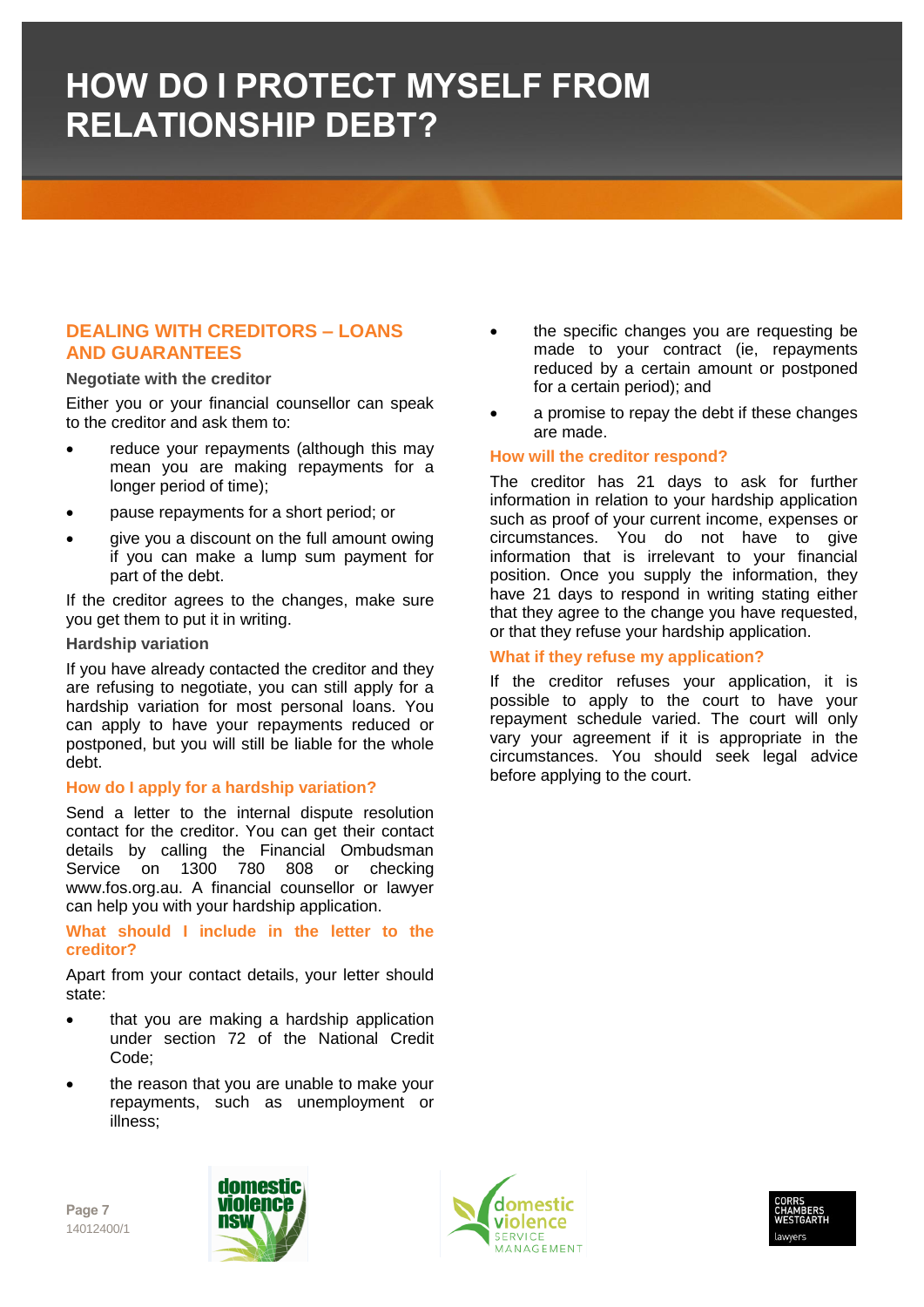### **RESPONDING TO A LETTER OF DEMAND**

A letter of demand is a letter from someone who is claiming money from you, demanding it to be repaid by a certain date. If you are unsure whether you owe the money or think the amount is not correct, you should write to the sender and ask for a detailed statement of the money owed.

Letters of demand may come from a lawyer, debt collection agency or another person who is entitled to collect the debt rather than the person or company that the money was originally owed to.

### **Negotiation**

If you have not already done so, you should try the steps listed on page 8 of this factsheet. You can still apply for a **hardship variation** even if the creditor is chasing you for the debt.

**Remember, if you are negotiating a repayment plan, only agree to one you are confident you will be able to meet.**

### **External Dispute Resolution**

If negotiations with the creditor are not successful, you may be able to resolve your dispute through External Dispute Resolution (**EDR**). EDR schemes are a free service to help people with disputes without going to court. EDR schemes apply to banks, consumer credit providers, energy and water providers and other similar institutions. If your debt relates to an industry with its own EDR scheme, you can lodge a complaint and resolve the dispute out of court (see 'Help Available' table on page 7).

If you choose to use EDR before going to court, any court action is stopped while you go through the EDR process. It is a good idea to **consider EDR before going to court**.

If you need advice on whether EDR or other alternatives to court are right for you, call Law Access NSW on 1300 888 529 or seek advice from one of the services listed at the end of this factsheet.

### **IF THE MATTER GOES TO COURT**

The creditor can start court proceedings against you to recover the debt by filing a statement of claim with the court and serving it on you. If you receive one, you must **respond within 28 days**. If you don't respond, the court may order you to pay the full amount.

**IMPORTANT: if you have received a statement of claim you should seek legal advice before agreeing that you owe the debt. You may have a defence or other options available.** 

### **AFTER A COURT ORDER**

A judgment against you is an order by the court that you must pay money to the creditor. The amount will usually be the debt you owe plus any filing fee, legal fees if lawyers were used, and interest if the debt is over \$1000.

If a court makes a judgment against you, the creditor has 12 years to make you pay back the debt. If you do not pay the debt in full in that time, interest will be added on top of the existing debt.

**Page 8** 14012400/1





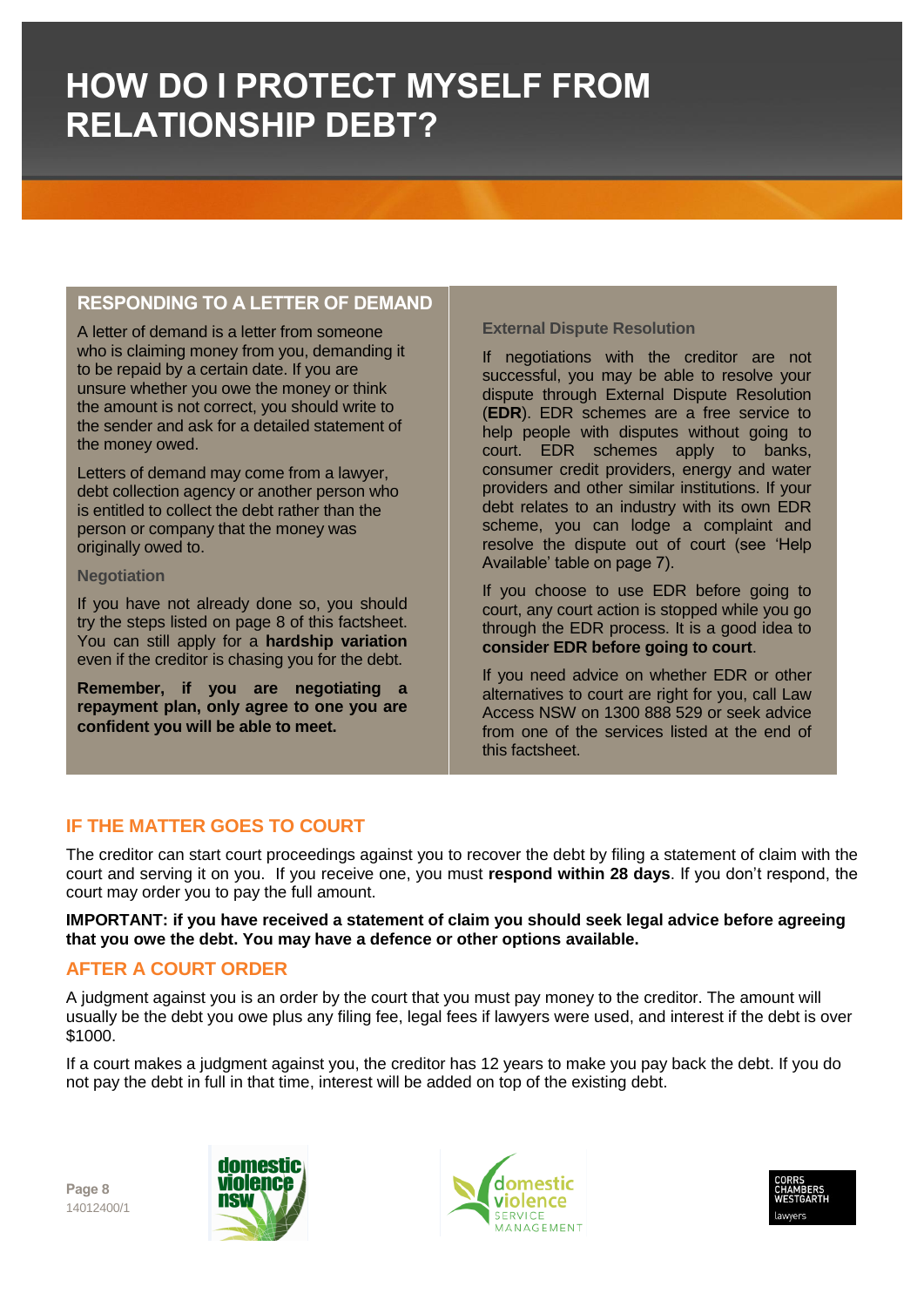**Even though a court had ordered you to pay a debt, you can still:**

- **1) Negotiate with the creditor to repay in instalments or to pay a smaller lump sum to finalise the debt**: Make sure you keep a record of any offers you make or any agreement you reach with the creditor.
- **2) Ask the court for permission to pay by instalments:** If your creditor did not agree to you repaying the debt in instalments, you can still apply to the court for permission to do so. If the court makes an instalment order, the creditor will not be able to take any further action to enforce the debt as long as you stick to the agreed instalments.
- **3) Apply to set aside the court order:** If the court entered a judgment without you being there, known as a 'default judgment', you may be able to have it set aside. You will need to provide a good reason why you did not respond to the statement of claim. If you want to apply to have a default judgment set aside, seek legal advice.

### **Enforcing a court order**

If a judgment is made against you saying that you owe the amount the creditor is claiming, there are different ways the creditor can enforce the judgment including:

 **The creditor can ask the court to 'garnish' your wages:** The court will tell your employer or bank to give a certain amount of your wages to the creditor instead of paying it to you. You must be left with a minimum amount of money to live on (known as the "Weekly Compensation Amount"). The Weekly Compensation Amount is adjusted in April and October each year. You can check the current amount on the Local Court Website:

[http://www.localcourt.justice.nsw.gov.au/Pages/Practice\\_procedure/garnishee\\_amounts.aspx](http://www.localcourt.justice.nsw.gov.au/Pages/Practice_procedure/garnishee_amounts.aspx)

- **The creditor can ask the court to 'garnish' your bank account(s):** The court can allow the judgment debt amount to be taken straight from your bank account. If there is not enough money in your account to satisfy the judgment debt, all of the money in your account can be taken.
- The creditor can request a writ for levy of property: The court may order the Sheriff to take goods or items you own to repay the debt. The Sheriff cannot take bedroom or kitchen furniture or tools for a trade up to a certain value.

### **Creditor harassment**

Even after a judgment has been entered against you, you still have rights. If you feel you are being harassed by a debt collector you should speak to a financial counsellor or seek legal advice. If you experience harassment before going to court you can add a harassment complaint to your EDR claim.

### *Remember: you cannot go to prison for owing money.*